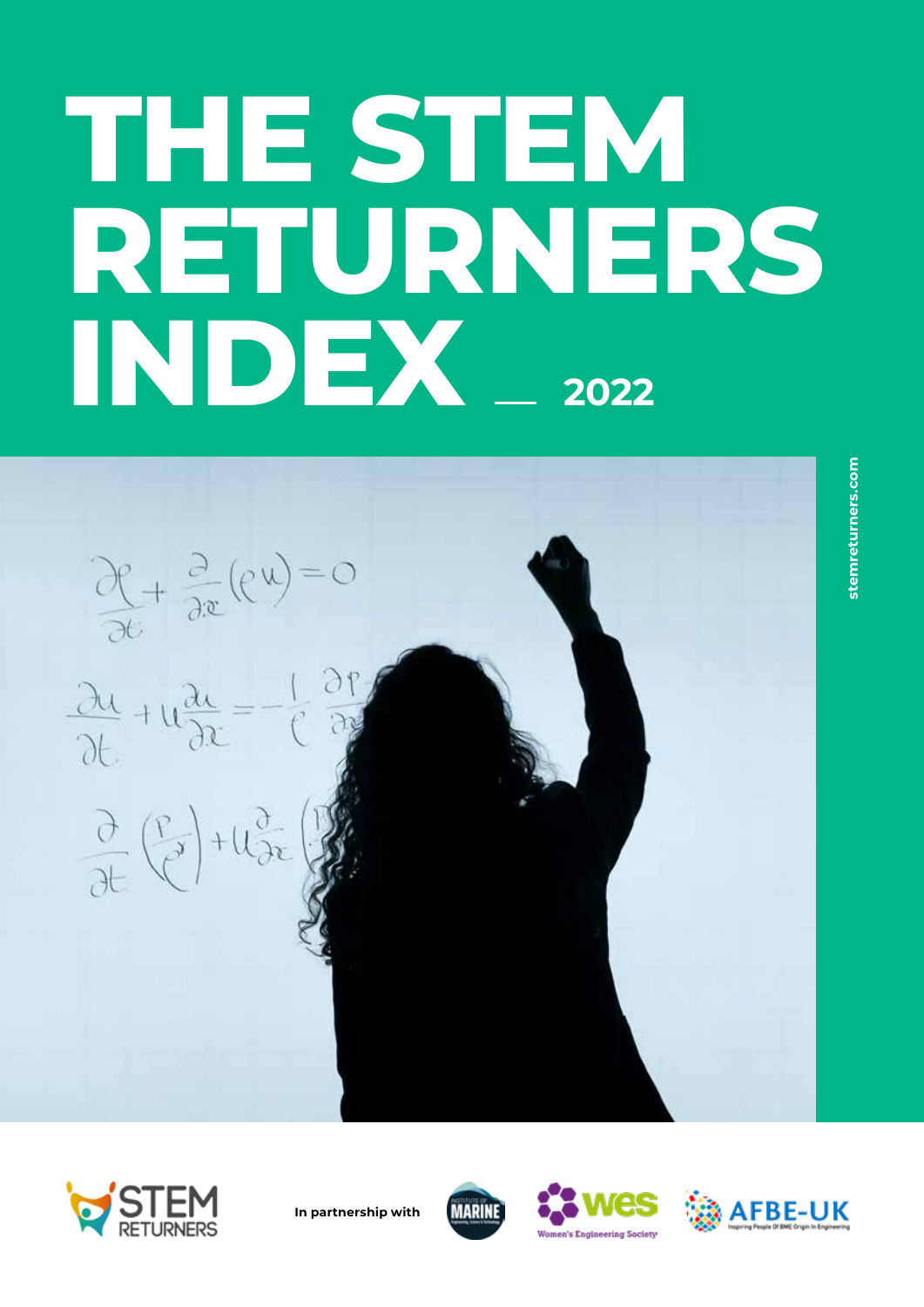**STEM Returners is a multi award-winning solution to an industry wide problem. Our unique Returners Programmes help highly qualified STEM professionals to return to an equitable and inclusive STEM sector after a career break, enabling STEM leaders to access a new and overlooked talent pool, and in doing so, improve diversity and inclusion within their organisation.**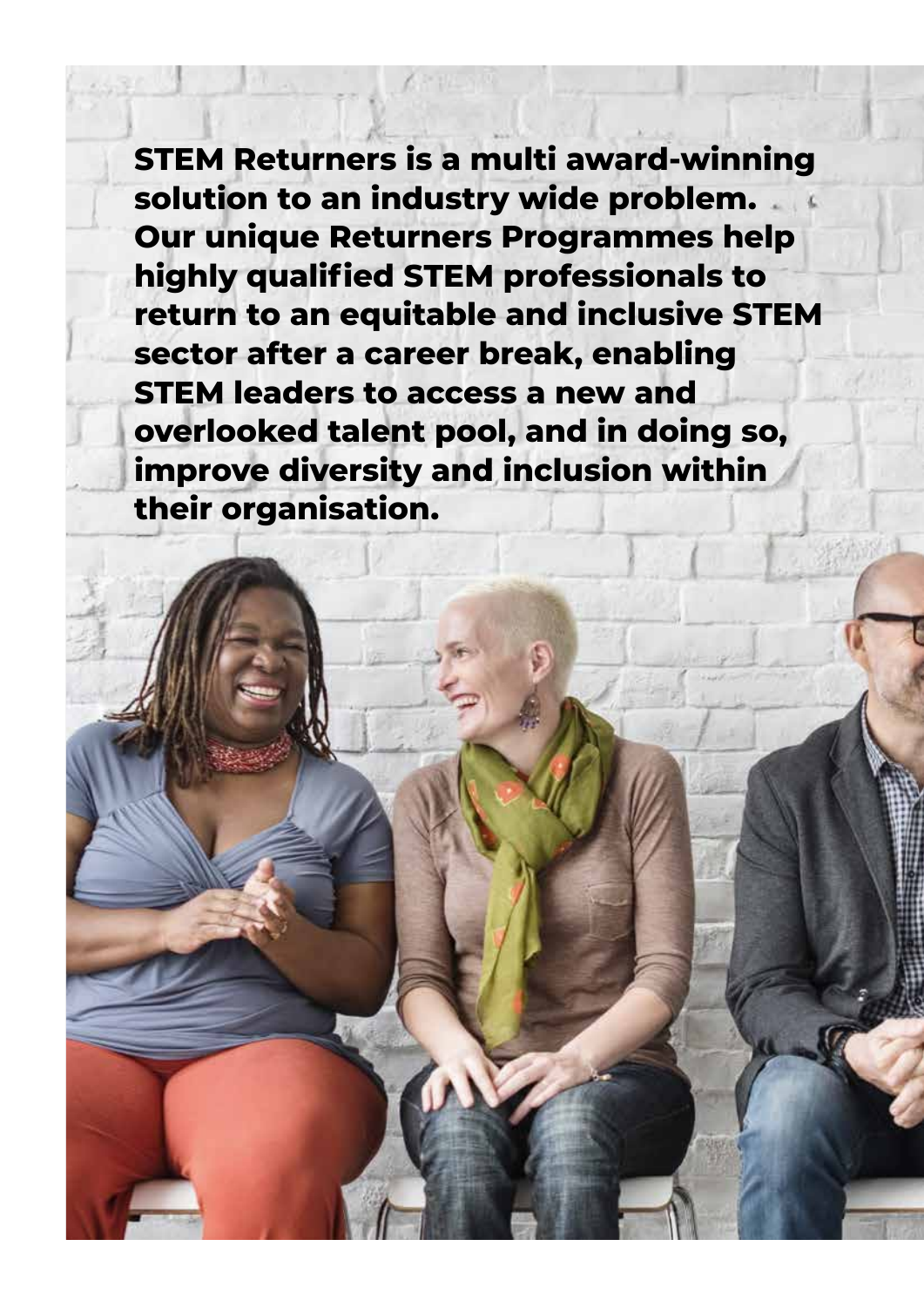

# **Table of Contents**

| 04 |
|----|
| 05 |
| 06 |
| 07 |
| 09 |
| 13 |
| 16 |
| 18 |
| 20 |
|    |







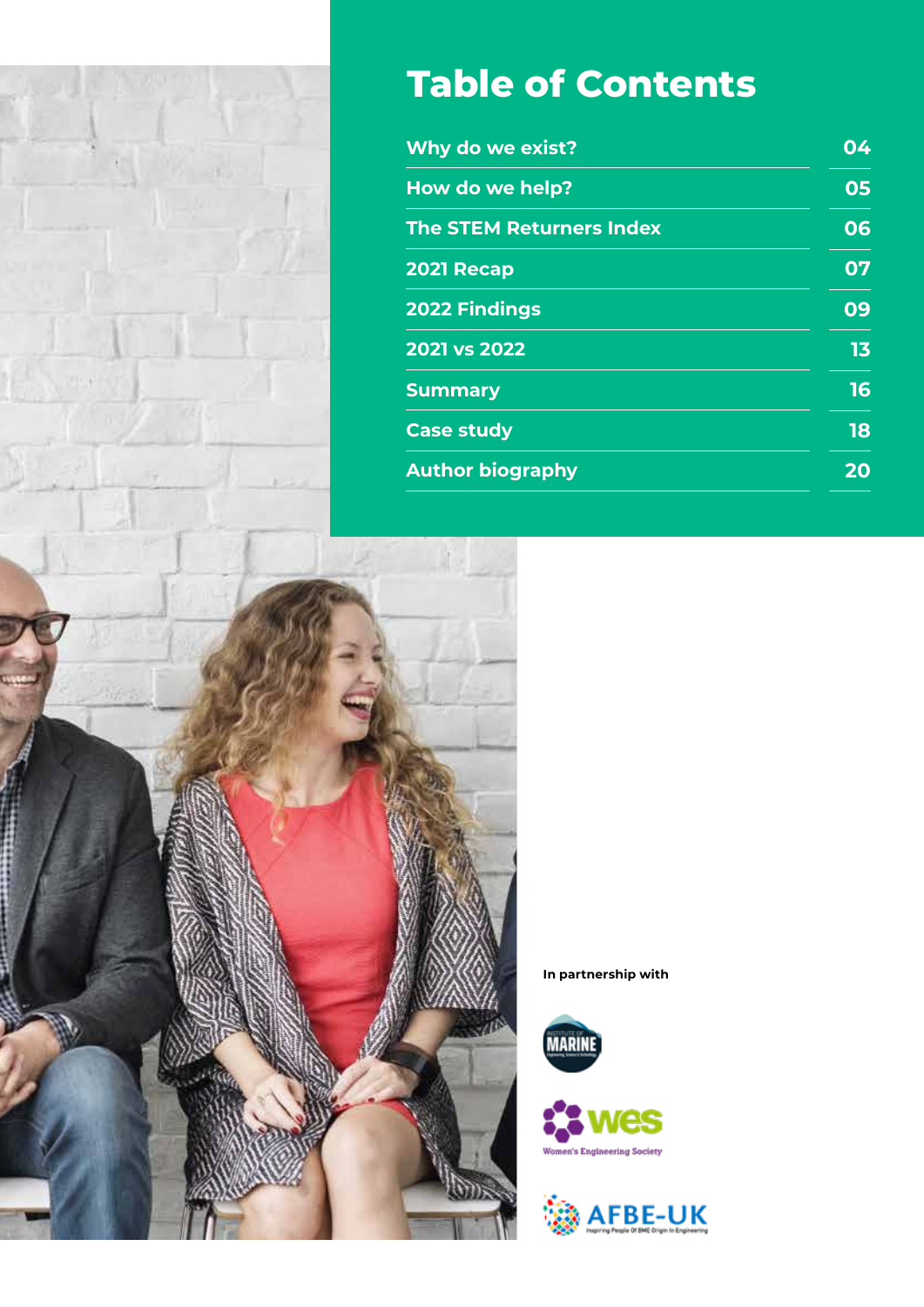# **Why do we exist?**

We're on a mission to make it easier for highly qualified STEM professionals to return to work, creating the fairer, more diverse industry we all deserve.

Today, most STEM professionals get overlooked when attempting to return from a career break, contributing to a concerning lack of diversity in STEM organisations.

This is what we're here to change.

#### **Our story**

STEM Returners was founded in 2017 in response to a growing skills gap in UK STEM industries. We discovered a recruitment system that is broken, contributing to a shocking lack of diversity in STEM organisations.

#### **A broken recruitment system**

Highly skilled STEM professionals get overlooked when attempting to return from a career break, struggling to make progress via traditional recruitment channels.

**Why?** Unconscious bias at the shortlisting stage, hiring pressures leading to assumptions made on limited information, and the common misconception that a 'CV gap' equates to a deterioration of skills.

These hidden barriers mean talented professionals are being left behind, and this needs to change.

**A shocking lack of diversity in STEM**

# **86% male & 91% white**

The current UK engineering workforce is 86% male and 91% white, yet few engineering companies are taking meaningful steps to attract minority ethnic groups or address the gender imbalance in their organisation.

In a market suffering from a desperate skills shortage this problem is magnified. The skills gap is growing, and the UK needs a diverse, agile and innovative STEM workforce more than ever.

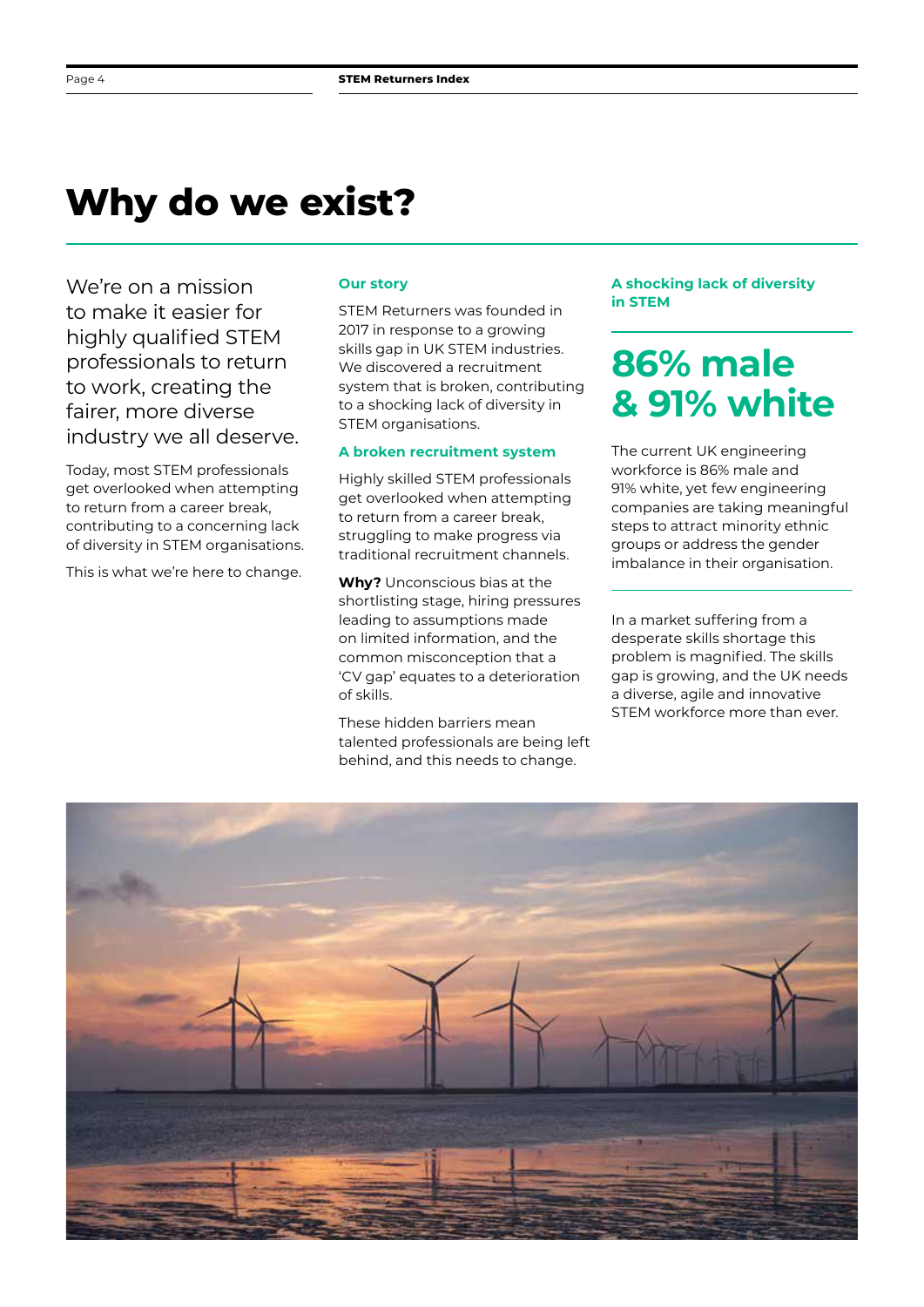## **How do we help?**

#### **The STEM Returners Programme**

We provide STEM Professionals with a supported route back into the career they worked hard to build. Plus advice, career coaching, networking opportunities and mentoring to ensure they are ready and confident to return.

We do this through partnering with STEM organisations to run paid, short-term returner programmes, enabling professionals to return to an equitable and inclusive STEM sector.



#### **It really works**

**We've now helped over 270 engineers return to work across the UK**

# **96%**

have now secured a permanent position within their host organisation

# **46%**

of STEM Returners are women vs 14% of professional engineers

# **34%**

are from minority ethnic groups vs 9% of engineers

# **100%**

of all companies who have taken part in a programme have successfully recruited returners as a result





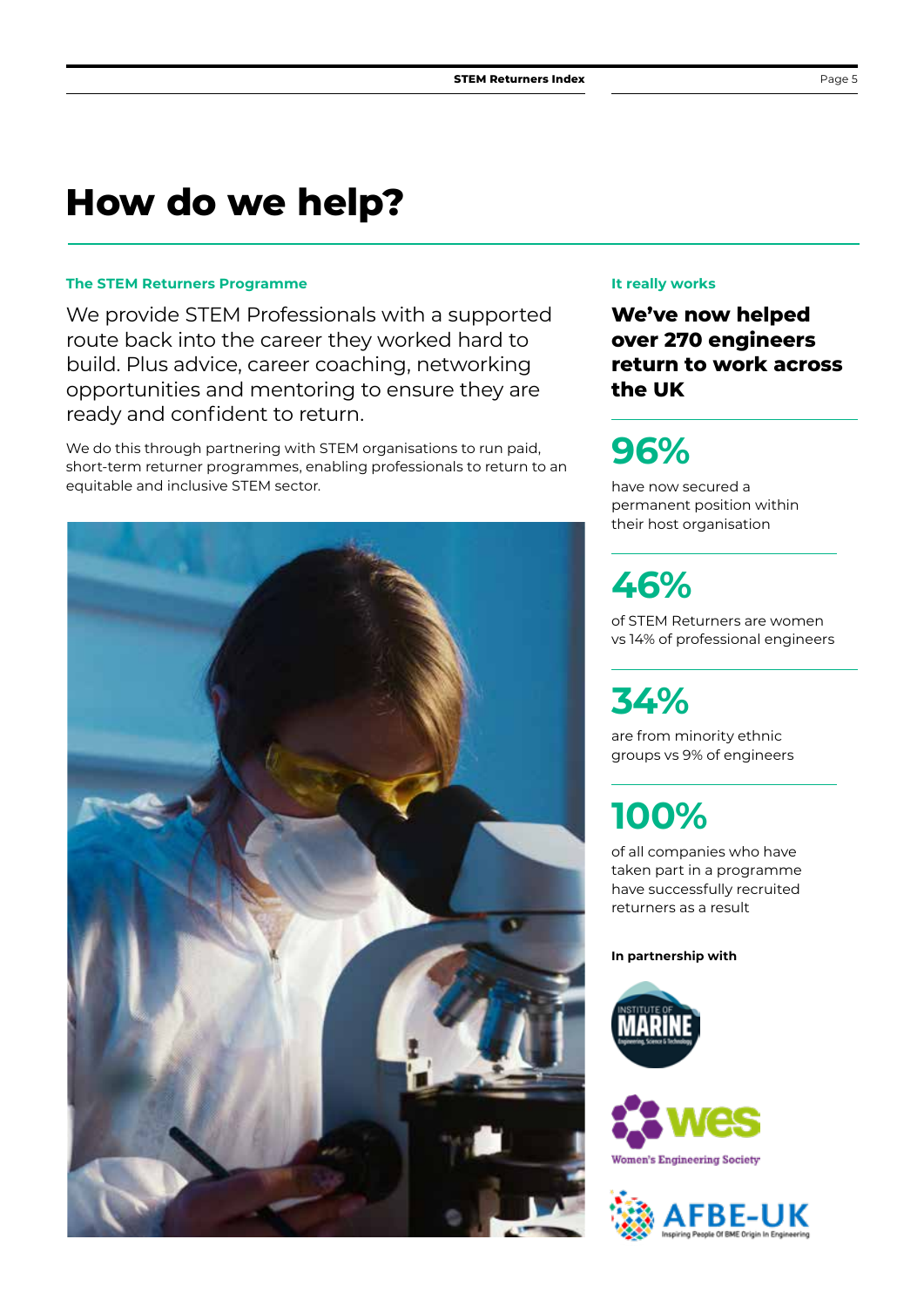# **The STEM Returners Index**

#### **What is the STEM Returners Index?**

The STEM Returners Index is an annual survey with UK STEM professionals who are on a career break, attempting to return to work or recently returned.

We know that STFM professionals on career breaks face hidden barriers when attempting to return to work. The STEM Returners Index aims to further understand these barriers, track the progress UK STEM industries are making with solving them, and shine a light on the change needed to create fair opportunities for all.

This year we are pleased to launch the 2nd annual STEM Returners Index, based on a survey completed by over 1000 STEM professionals in April 2022.









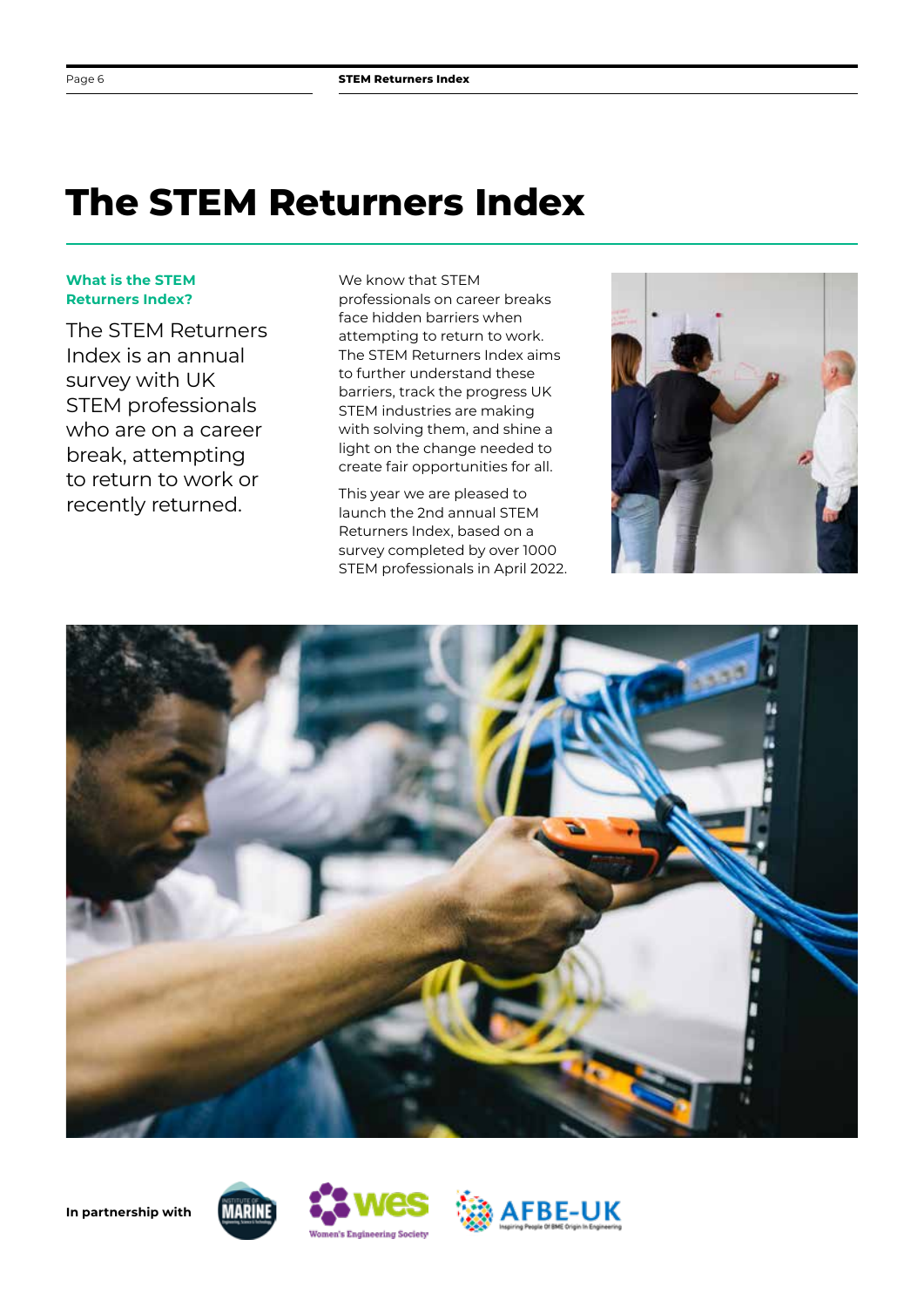# **2021 Recap**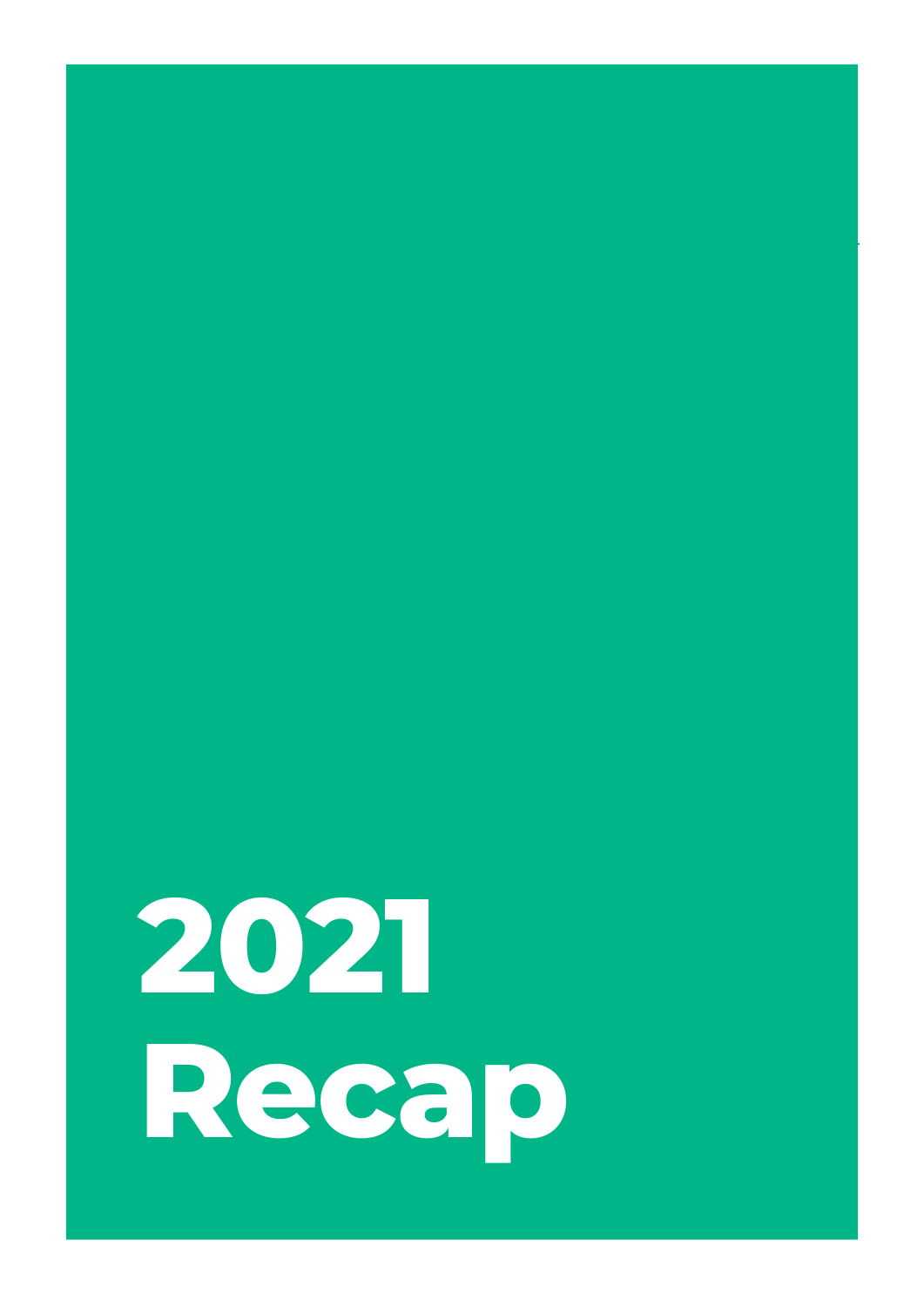# **A reminder of last year's results**

In May 2021 we surveyed a nationally representative group of over 750 STEM professionals who are on a career break and attempting to return to work or recently returned. **Each year we ask the same questions in** 

**order to understand the critical trends impacting returners in the UK. Before we share 2022's results, here is a recap of what we found this time last year.**

# **60%**

of over 45s never or rarely got feedback, compared to 44% of those in younger age groups

## **73%**

had applied for more than 6 jobs in the previous 12 months

**94%** of successful returners were glad that they had made the decision to return to employment

### **36%**

of returners felt they had experienced bias in a recruitment process

# **88%**

of UK STEM professionals on a career break were **not** doing so out of personal choice

## **76%**

Females were 76% more likely than males to never receive feedback at all

### **20%**

had applied for more than 70 jobs through standard recruitment channels

## **61%**

were finding the process of attempting to return to work either difficult or very difficult

## **6x**

Women were 6x more likely to state that a lack of flexibility in working hours to allow for childcare responsibilities was a barrier to return

# **67%**

of respondents from ethnic minority groups said they were finding it difficult or very difficult to return to work compared to 57% of White British respondents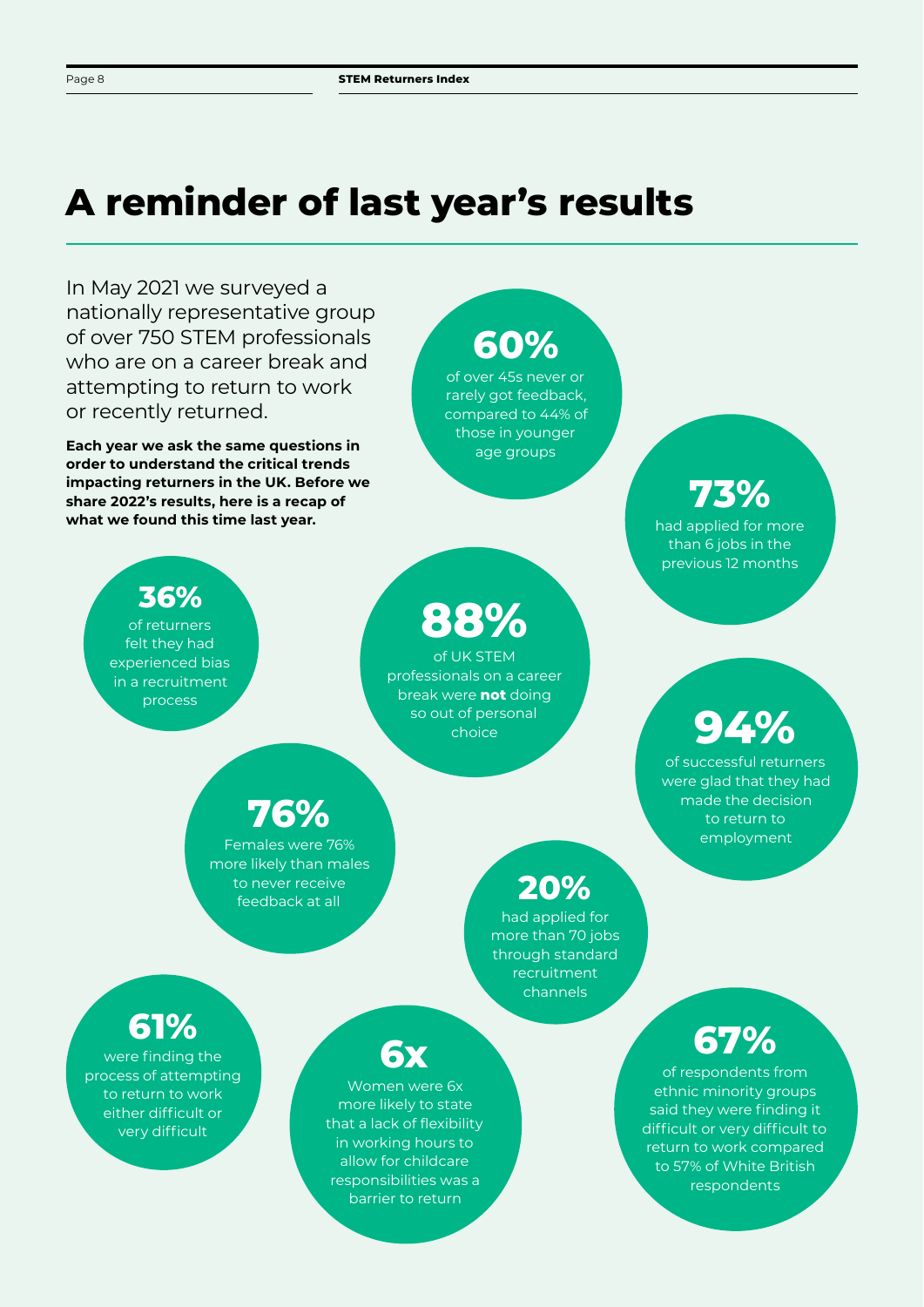# **2022 Findings**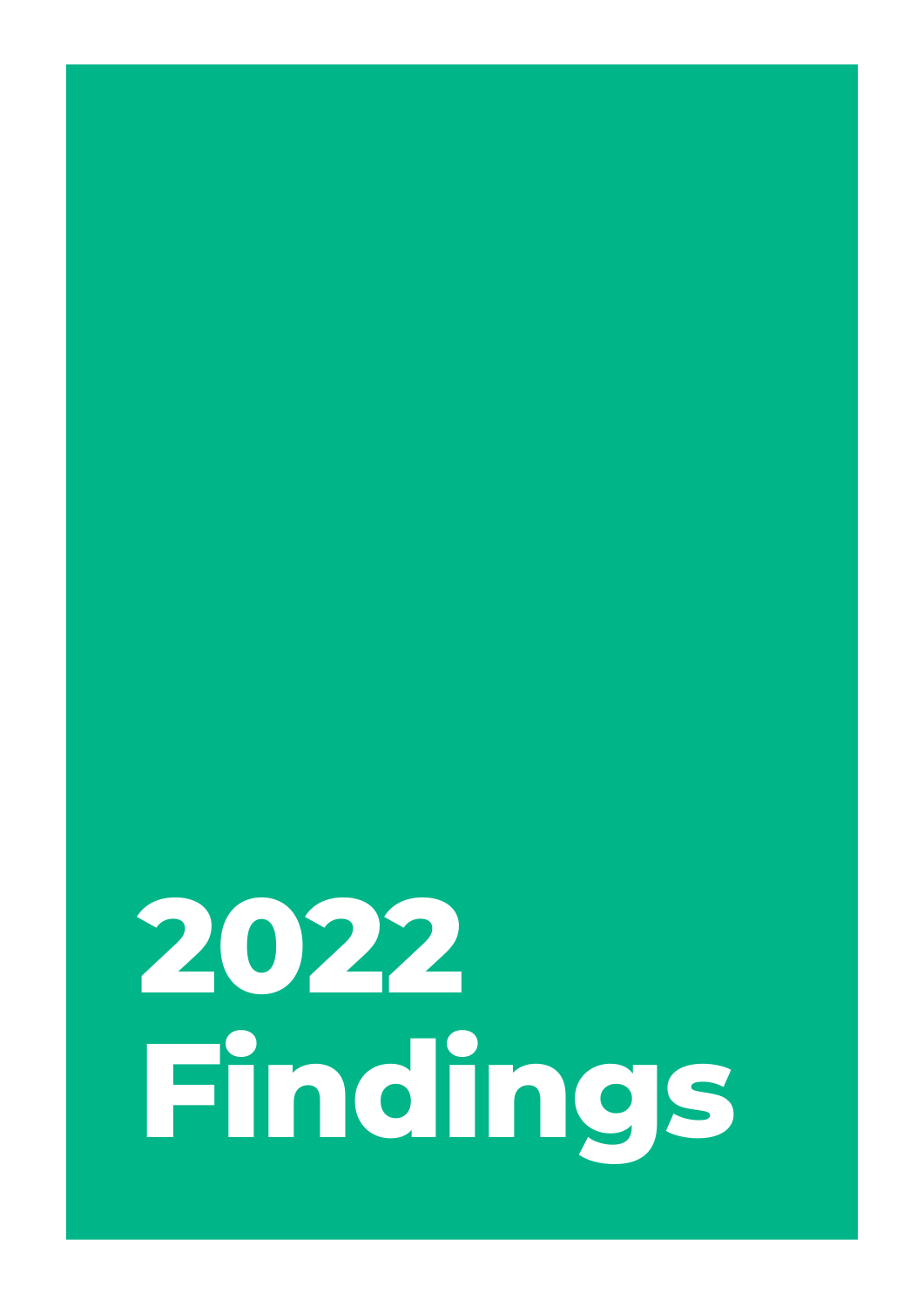# **What did we find?**

#### **Missed opportunities**

As we found last year, the pool of STEM Professionals attempting to return to industry remains significantly more diverse than the average STEM organisation.

Those attempting to return to work are 46% female and 44% from ethnic minority groups, compared to 14% female and 9% from ethnic minority groups working in industry.

Despite many STEM organisations working tirelessly to create a more diverse workforce, it seems one of their major diversity opportunities (to engage with the returners community) is still largely being overlooked.

And those being overlooked are highly educated, experienced professionals. 72% have a degree, masters or doctorate, 64% were previously a manager or in a professional role, and 58% had more than 5 years of experience in their field before taking a career break.

#### **Misconceptions remain**

Across the board, many face the industry misconception that a career break means a significant deterioration of skills, despite the majority of career breaks being remarkably short. In fact, 59% of those attempting to return have been on a career break for less than 2 years, 80% for less than 5 years.

Most returners are 'career ambitious'. 38% want to return to industry because they miss the challenge, 41% want to return to their passion, and 37% want

to get back to making progress with their long-term career goals. Very few consider their skills have deteriorated or become out of date, although sadly 35% of returners say their personal confidence has been affected by the recruitment challenges they face, and their low confidence has now become a barrier of its own.

#### **Bias in the system**

As was true in 2021, the biggest challenge returners face is still a lack of feedback from employers once they've applied for a role, with 50% of applicants receiving feedback never or hardly at all.

Regretfully, quantifying this lack of feedback highlights the bias that still exists in the recruitment system. For no comprehensible reason, females are less likely to get feedback on a job application than males (52% of females vs 46% of males get feedback never or hardly at all). Of equal concern is the apparent bias against those with a disability. 57% of those

with a disability never (or hardly ever) get feedback, compared to 47% of those without a disability, suggesting there are still significant barriers for disabled candidates to overcome.

With 38% of returners feeling that bias in the recruitment process has been a barrier to them personally, it is fair to say that the process of returning to a career that has already been built is still far more difficult than it should be.

#### **The Primary Carer dilemma**

Sadly it would appear that becoming a parent still often comes with a career compromise. As we also found in last year's STEM Returners Index, only 14% of UK STEM professionals are on a career break out of personal choice, with the largest reason for the break being childcare responsibilities. In fact, women are 5x more likely to take a career break for childcare reasons than their male colleagues.

**35% of returners say their personal confidence has been affected by the recruitment challenges they face**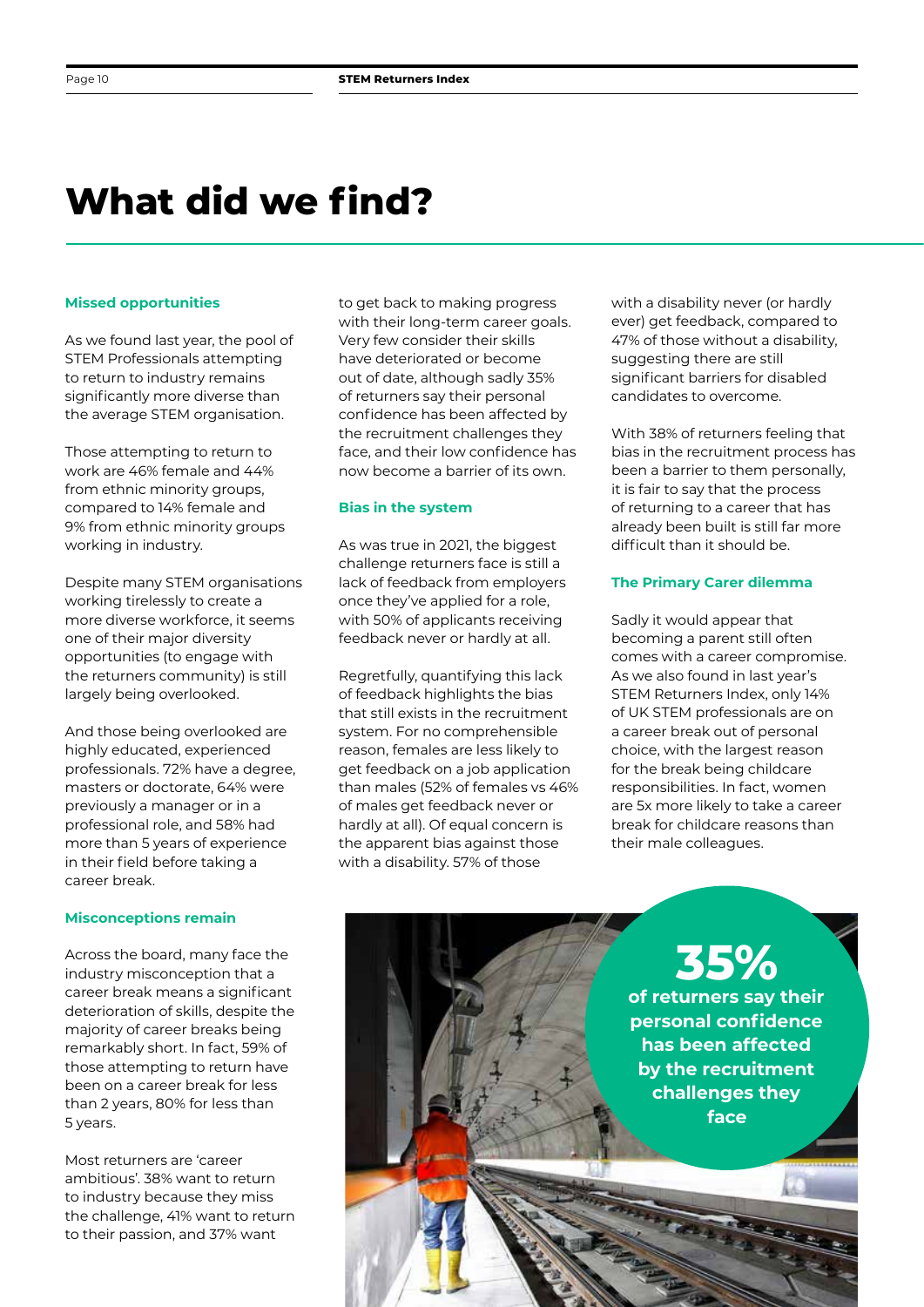Despite 39% of females wanting to return to work due to kids now being of school age (vs 8% of males), 40% of females still feel childcare responsibilities are a barrier to returning due to lack of flexibility offered by employers.

# 55

**Sadly it would appear that becoming a parent still often comes with a career compromise.** 

#### **The impact of Covid-19**

Compared to last year, 'career breakers' are finding it more difficult to return to work; 72% of those attempting to return in 2022 are finding it difficult or very difficult, compared to 69% last year. And within this group, 34% say the Covid 19 pandemic has made their challenge even more difficult than it would have been already.

It would also appear that for many people Covid was the catalyst for a career break that they might not have taken otherwise, as 36% say Covid was a factor in their decision to take a career break. Redundancy is on the rise year on year as a reason for career breaks (20% in 2022 vs 17% in 2021), and relocation is a more prominent reason this year versus last year (18% in 2022 vs 13% in 2021) as the shift to remote



working in other industries has led to families re-evaluating where they want to live.

It also seems that the rising cost of living in the UK, coupled with uncertainty regarding the economy, has meant more returners want to rejoin the workforce for financial reasons than last year (54% in 2022 vs 44% in 2021). This trend is particularly pronounced among female returners, which is potentially indicative that the second person in a two adult household is increasingly needing to return to work due to financial pressures.

What's more, more redundancies leading to a wider pool of potential returners available, means STEM professionals are now having to apply for more jobs than ever. 74% of STEM professionals on a career

break have applied for more than 6 jobs in the last 12 months, with 27% applying for more than 70 jobs through standard recruitment channels. This is 7% higher than last year and potentially explained by the rise in automated CV screening technology, making it harder for returners to be fairly considered when the computer simply 'says no'.

#### **Bias against non-diverse candidates**

There are unquestionably positive signs across the industry that STEM organisations are working to engage with returner communities differently to solve their workforce challenges. However, it would appear that returning to work has become more difficult for men, and older generations, in the last 12 months.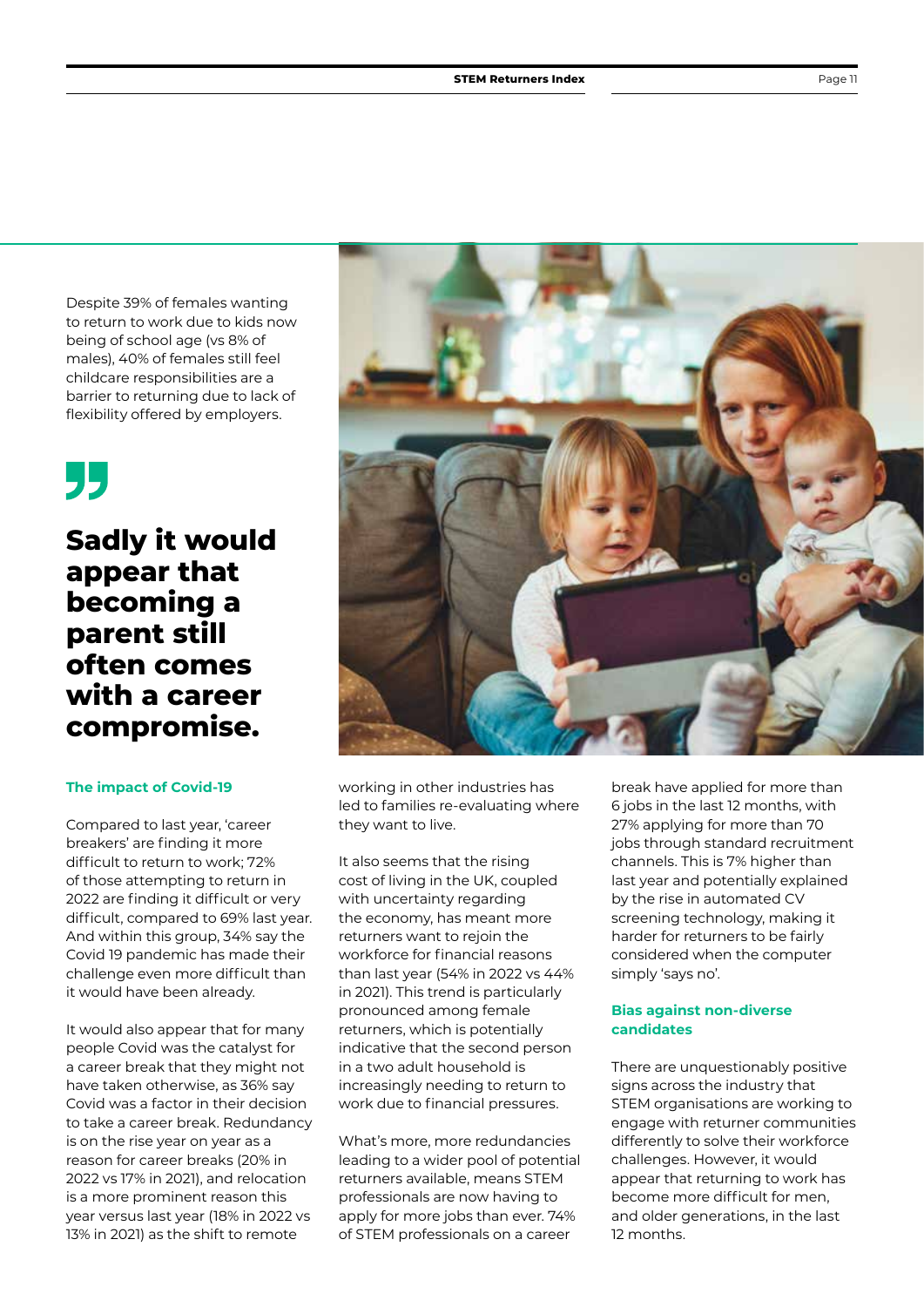Men are finding it more difficult to return in 2022 than they did this time last year, with 70% of males in 2022 saying they are finding it difficult or very difficult to return, compared with 64% in 2021. What's more, men are more likely than women to say they are finding it difficult or very difficult to return to work in 2022 (70% of males vs 61% of females) and are 10% more likely to say Covid has had a negative impact on their attempts (38% of men vs 28% of women).

Men are also more than twice as likely to have been forced to take a career break due to redundancy (29% vs 12%), more likely to have applied for 70+ roles compared to last year (34% in 2022 vs 28% in 2021) and more likely than females (43% of men vs 33% of women) to say they have experienced personal bias in a recruitment process.

Bias also appears to become more prevalent with age, with

more than half of over 55's saying they have experienced personal bias, compared to as low as 23% in younger age groups. Over 55's are most likely to apply for over 70 applications (35%) and get no feedback at all (56%), which makes it no surprise that they are finding it more difficult to return to work than any other age group. Covid also seems to have had a stronger impact on older professionals' decision to take a career break in the first place, with 54% of over 65's citing Covid as a major factor in taking a break compared to an average of 36% across other age groups.

We seem to have reached a point where age has a larger impact on someone's ability to return to work than any other factor. In fact, female STEM professionals who have experienced personal bias are more likely to cite age (38%) then gender (29%) as the nature of the bias they've seen.

Are we starting to see a new form of bias against non-diverse candidates? Has the white middle aged man become less desirable as organisations strive to hit diversity targets? We hope not, because genuinely inclusive businesses are built through removing gender, age and ethnicity from recruitment processes altogether.

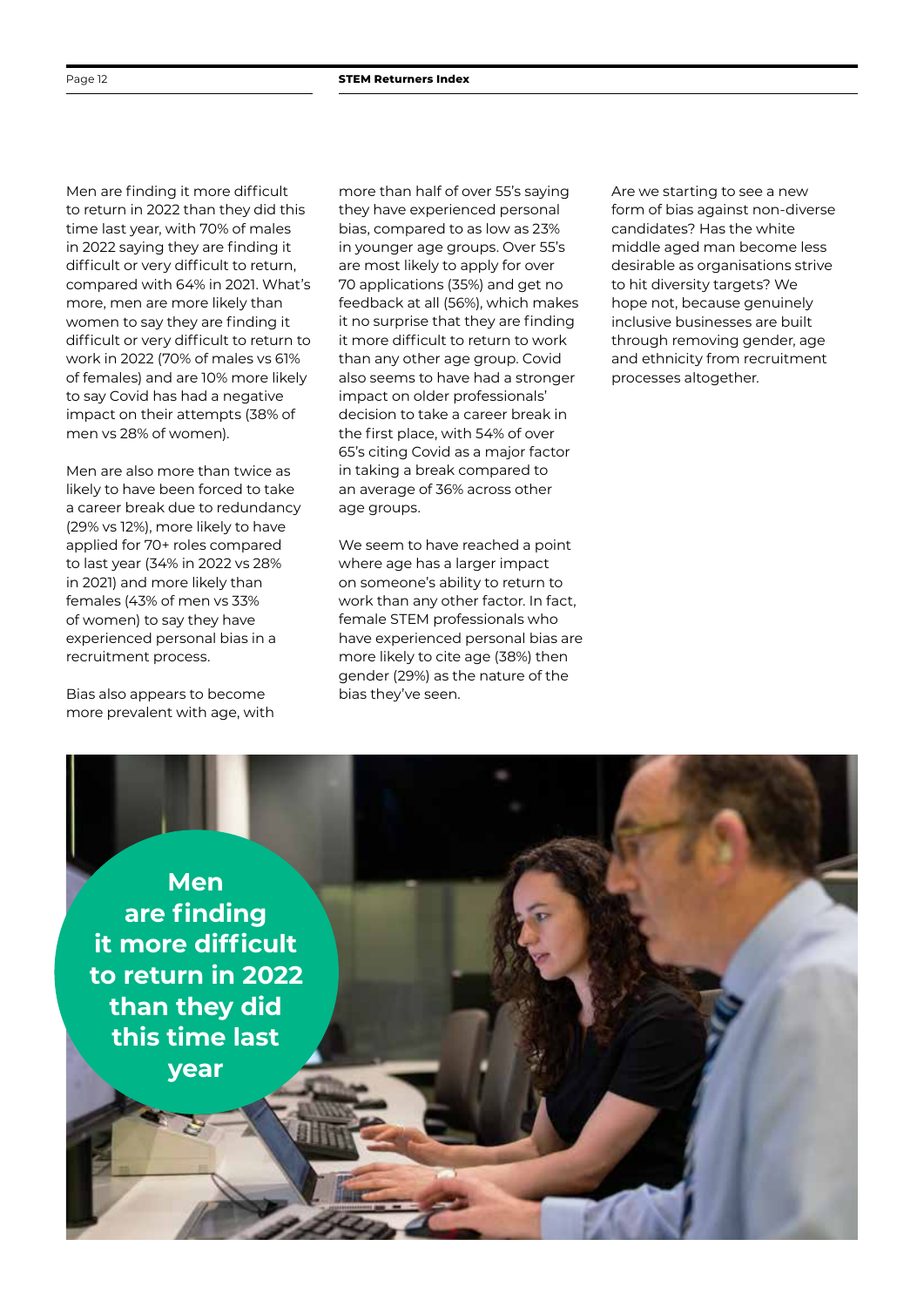## **Summary**

**The 2022 STEM Returners Index showed that many of last year's challenges remain. The pool of professionals attempting to return to industry in 2022 are diverse (46% female and 44% BME compared with 14% female and 9% BME in the average STEM organisation), and experienced (64% were previously a manager or in a professional role, and 58% had more than 5 years of experience in their field before taking a career break).** 

Despite representing a clear solution to an industry wide lack of diversity and shortage of skills, UK career returners are finding it more difficult to return to work than they did this time last year. In 2022, 72% of returners are finding their attempt to rejoin industry difficult or very difficult compared with 61% last year.

For 34% of respondents, COVID-19 has made getting back to work more difficult than it would have been already, however we also found that the impact of the pandemic has been felt by returners in more ways than one. For 36% of returners, COVID-19 was the catalyst for a career break that they might not have taken otherwise; while there has also been a year on year rise in related reasons such as redundancy (20% in 2022 vs 17% in 2021) and relocation (18% in 2022 vs 13% in 2021).

The rising cost of living has also played a role in 2022, with more STEM professionals attempting to return to work due to financial reasons than this time last year (54% in 2022 vs 44% in 2021). This, combined with an increase in the rate of redundancy, has led to a wider pool of potential returners

available, and as a result, a greater proportion of STEM professionals are now having to apply for more than 70 roles through standard recruitment channels than did last year (27% in 2022 vs 20% in 2021).

While we often hear that engineering organisations are doing more to engage female candidates, nearly a third (29%) of women in 2022 feel they have personally experienced bias in recruitment processes due to their gender compared to 7% of men, and despite 39% of females wanting to return to work due to children now being of school age (vs 8% of males), 40% of females still feel childcare responsibilities is a barrier to returning due to lack of flexibility offered by employers.

It also appears, however, that older white men are facing new challenges returning to work as some STEM organisations seem to be letting new forms of bias creep into their recruitment processes. This year we found that men (46%) were more likely to be victim of bias because of their age compared to women (38%). Bias also appears to become more prevalent with age, with more than half of over 55's saying they have experienced personal bias,

compared to as low as 23% in younger age groups, according to the survey.

Despite their consistent success, structured returner programmes remain the exception and not the norm. Our results show that although 94% of those who have managed to return to work this year are feeling positive about their decision, 54% would have preferred to return via a supported returner programme. Only 13% actually did.

Without doubt, positive progress is being made, however there is clearly still a huge opportunity for STEM organisations to benefit further from engaging with the returners community - a group of talented, educated and dedicated people, who are still finding it incredibly difficult to return to work. UK STEM industries need more companies and hiring managers to think differently when it comes to recruitment. We hope that this year's STEM Returners Index inspires them to do just that.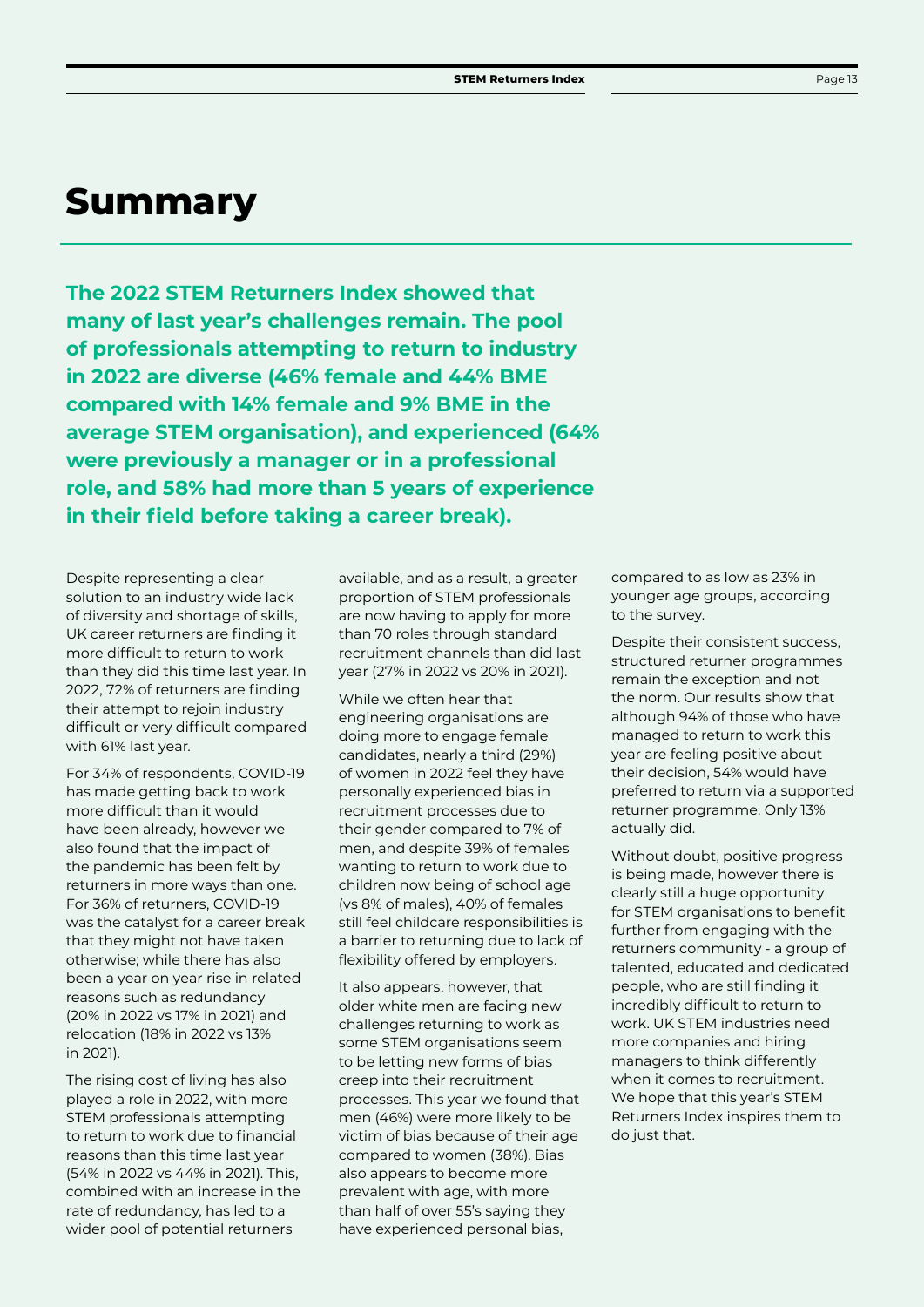# **2021 vs 2022**

#### **Difficulty to return 2021 vs 2022**

#### **% FINDING THE PROCESS OF ATTEMPTING TO RETURN TO WORK EITHER DIFFICULT OR VERY DIFFICULT**



**% WHO HAVE APPLIED FOR MORE THAN 70 JOBS THROUGH STANDARD RECRUITMENT CHANNELS** 



**Impact of COVID**



**% WHO SAY RELOCTION IS THE MAIN REASON FOR THEIR CAREER BREAK**



#### **% WHO SAY THEY WANT TO RETURN TO WORK FOR FINANCIAL REASONS**

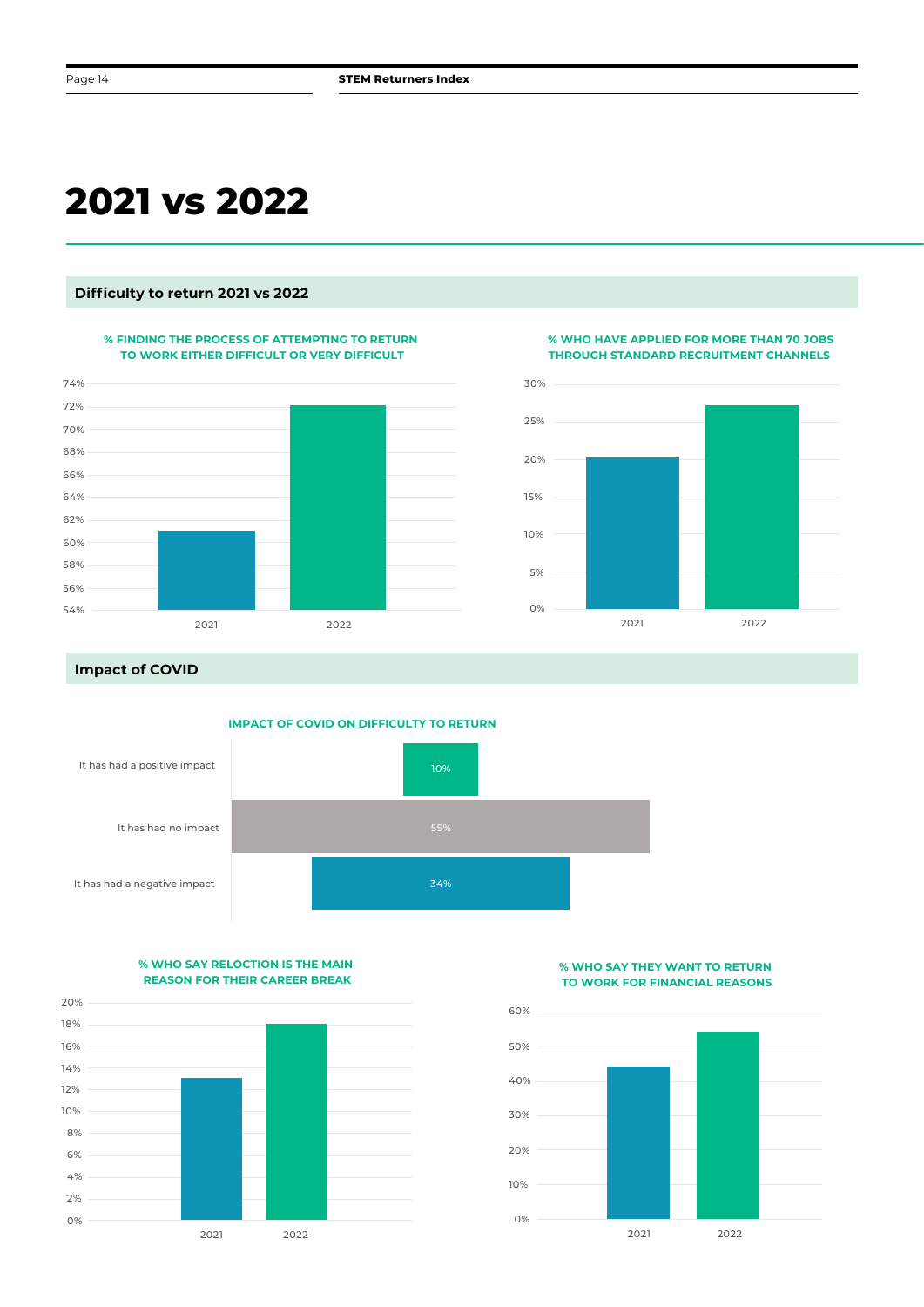#### **Bias in the system**



#### **% WHO NEVER OR RARELY GET FEEDBACK ON THEIR JOB APPLICATIONS**



#### **% EXPERIENCED BIAS IN A RECRUITMENT PROCESS IN THE LAST 12 MONTHS, BY AGE**



**2021** 2022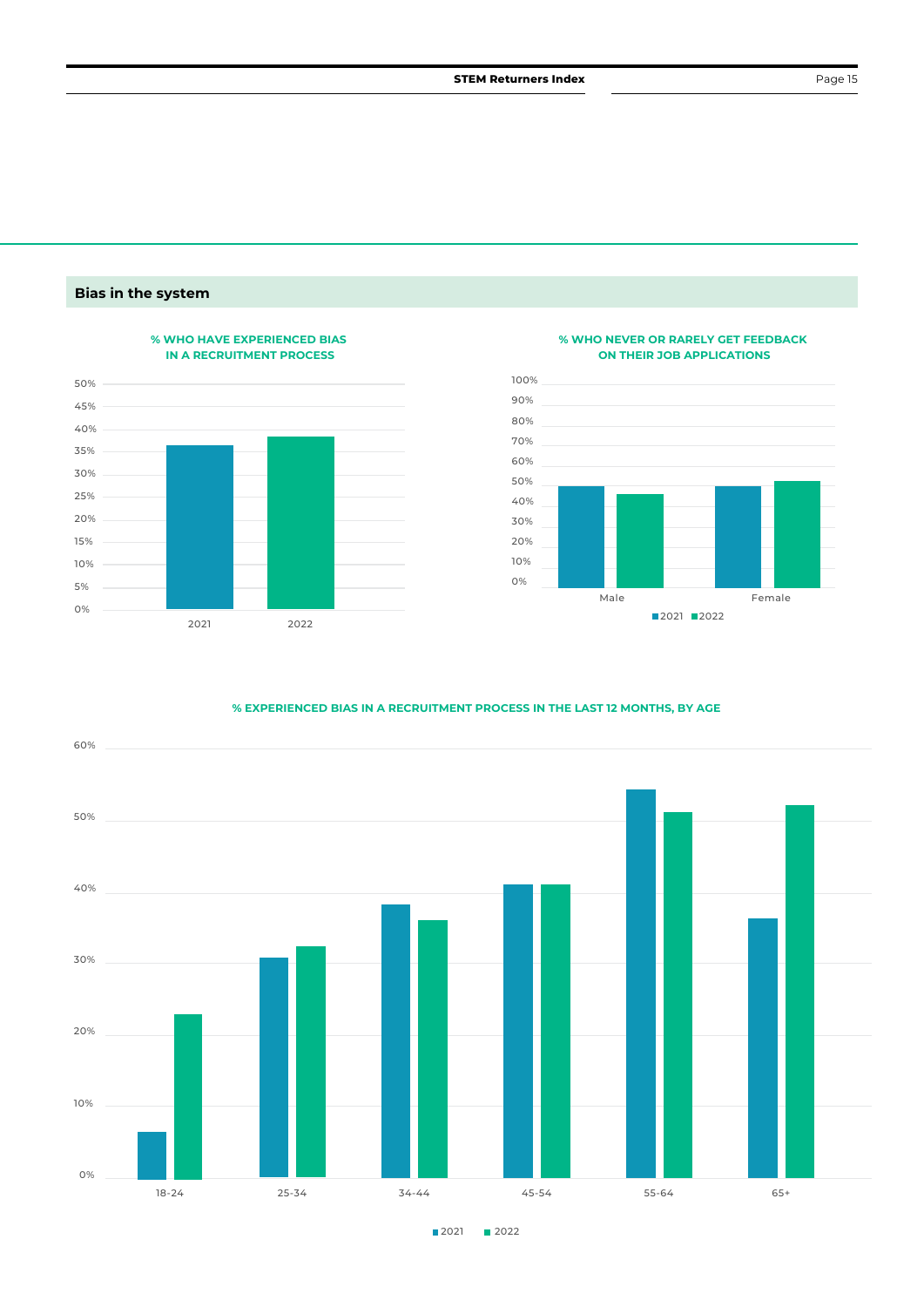# **Case study**

#### **Karen McCormack And Jacobs**

Overcoming internal and external barriers





**I have had the opportunity to take part in several training courses designed to reskill/upskill returners and the collective talent and wisdom of my peers has been on each occasion really inspiring"**

Karen McCormack is an experienced engineer who returned to STEM with the Jacobs programme.

My first job after university was as a cementing field engineer trainee with Schlumberger (an oilfield service company). My first posting was in Pescara in Italy.

I got to go travelling mainly in Asia, working on land rigs in the south of Italy. The oil price fell dramatically, and I was placed on suspended employment, so I took the opportunity to go to Latin America. When the oil price climbed again, I returned to work and was transferred to the UK.

I worked on offshore rigs and I even once worked on a boat in Norwegian waters where at 23 I led a team of 9 on a plug and abandonment campaign, it took me three days to get my sea legs and to be able to stand upright and actually do any work.

My next adventure was to work as a statistical research assistant for the Oil Industry and Markets Division of the International Energy Agency in Paris. The office was really close to the Eiffel Tower and I was absolutely delighted but after a while, the novelty wore off and the throngs of tourists got annoying.

Next, I moved to London and Imperial College to do my MSc. After my MSc, I found work with Mott MacDonald (an engineering consultancy) in Aberdeen. Prior to having my first son, I was seconded into the client process team working as a process design engineer on wastewater treatment projects.

I absolutely loved this work and my team. I was involved in the entire lifecycle of the project and I loved the creative and

collaborative nature of working in multidisciplinary project teams to deliver the best solution. When I went back to work after my maternity leave, I returned to my employer's office and I was to transition into a project management role.

I had a small baby who did not sleep, and I was frequently on my own as my husband travelled a lot for work. It really was not the moment to transition into managing others. I did not enjoy this period of my career.

I felt that my son belonged more to the nursery than to me and after almost two years I decided to resign to become a full-time stay at home mum and that was more than 12 years ago. I had another son a year into my career break and I had never planned to take such a long career break.

#### **What barriers have you faced when applying for roles?**

Actually, the most difficult to overcome barriers were the internal barriers. I felt a disconnection from my former professional self, when I thought of the things I had done and achieved in my career prior to my career break I could not connect with that part of myself and it felt like another person did those things. I also felt very deskilled and lacking in selfconfidence. I could not see that I possessed any skills or talents to offer a prospective employer.

It took time and conscious effort to rebuild my confidence and to reintegrate my professional self. It was not something that happened overnight.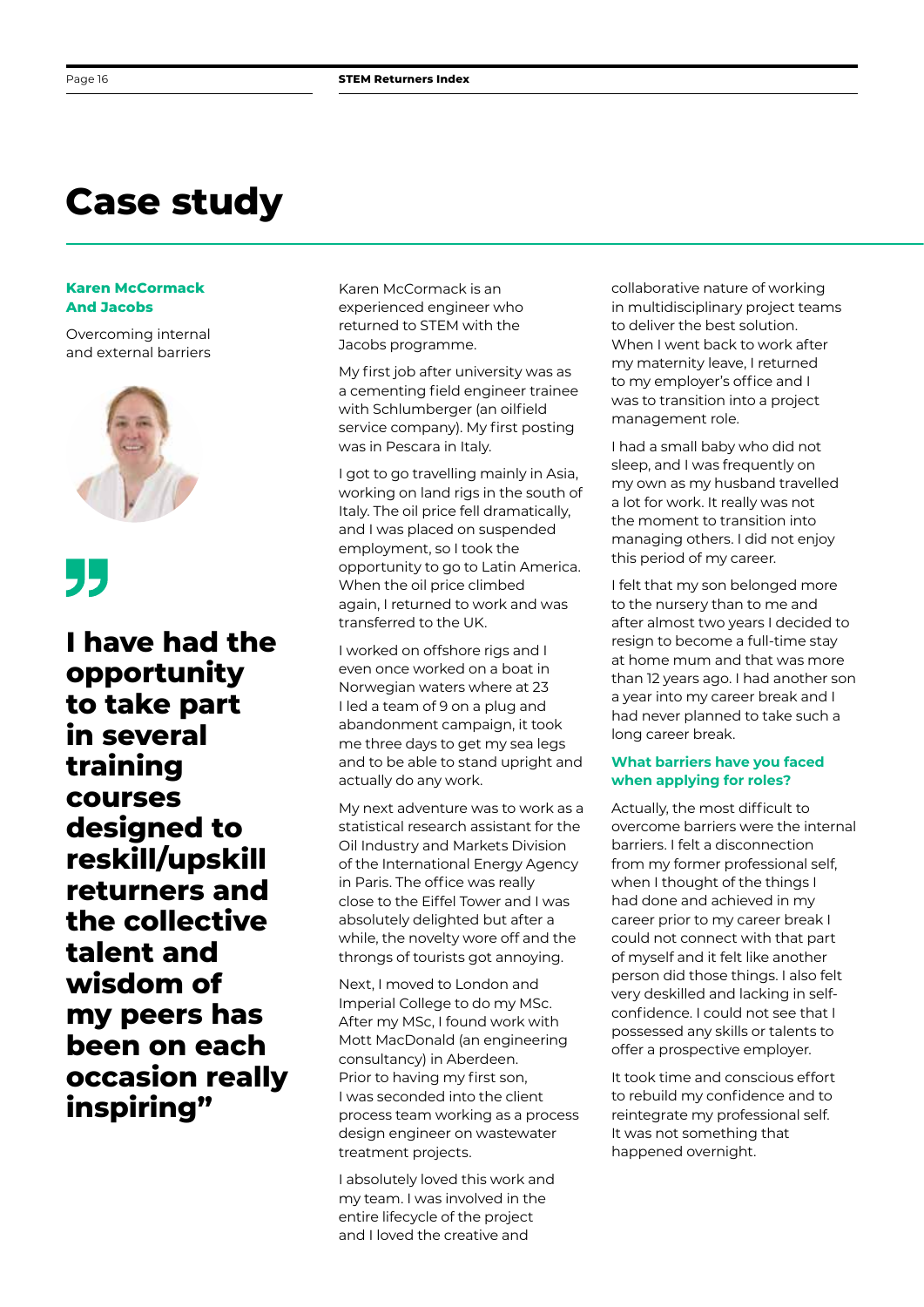#### **Why did you approach STEM Returners?**

I was finally applying for jobs and each job application takes so much time to complete and you imbue it with a little piece of yourself.

Then I would hear absolutely nothing back, not even a rejection, just nothing at all. To say it was disheartening is an understatement. It was also chipping away at my fragile newly re-crafted self- confidence. It was at this point that I contacted STEM Returners. I was getting nowhere with my applications and with no feedback I could not change what I was doing wrong as I did not know what I was doing wrong. STEM Returners were advertised as being for career returners with STEM qualifications and I absolutely fitted the criteria, I saw in STEM Returners the possibility of a lifeline.

#### **How did STEM Returners help?**

I registered and uploaded my CV on the STEM Returners site. A while later STEM Returners contacted me about a possible returnship with Jacobs that they believed matched my profile. I filled in the proforma and they submitted it on my behalf. I was selected for a screening call shortly after which I had a panel interview and was successful in being offered a returnship with Jacobs.

A key element for me in the entire process was that STEM Returners advocated for me, kept me informed and gave me feedback at each stage. The team at STEM Returners were hugely supportive and helpful and this human touch makes a difference.

#### **What was the result?**

I am on day 5 of my 12-week returnship with Jacobs and so far, every person I have met has lived and exceeded the company values. The level of care and support has been beyond exceptional.

#### **How has this changed your career?**

I now have an opportunity, a chance to prove myself and thus I have control back in my hands. I am so excited about the possibilities to learn and grow, they seem limitless.

#### **What would you say about the programme overall?**

Returners in general are a largely untapped talent pool, and thus represent a significant opportunity for employers looking for candidates who not only have STEM qualifications but also possess an incredible array of other valuable life skills. I have had the opportunity to take part in several training courses designed to reskill/ upskill returners and the collective talent and wisdom of my peers has been on each occasion really inspiring.

#### **Do you have any advice for returners like yourself?**

After a long career break, I accepted that there will be a journey involved in getting back to work. I had to do a lot of work to build my confidence and inner resilience. I was quietly terrified the entire time. I was equally terrified that I would never return to work but paradoxically at the same time, I was perhaps even more terrified that I would find a job and that I would be a total flop.

Despite this ever-present fear, I have continued to move forward one small step at a time. I found doing training courses really helpful particularly those that targeted returners. I found that

looking around the virtual room at my peers they formed a mirror in which I could see my own value and talent reflected. The knowledge and skills building were of course useful in preparation for returning to work but the confidence building was for me even more important.

At the outset of this journey, I decided to take the advice that I give my kids. I am going to do my best; it is all anyone can do. Even if I do fail to secure a permanent role from this returnship I will have been brave, I will have tried, I will have learnt a lot and I will have new skills for when I try again. My advice is thus to keep plugging away in spite of your fears and insecurities.

I do feel in life that we regret so much more the things that we don't do. Finally, feel proud of yourself during the entire journey back to work, you are taking action, you are persevering and you are doing your best.

# 55

**A key element for me in the entire process was that STEM Returners advocated for me, kept me informed and gave me feedback at each stage. The team at STEM Returners were hugely supportive and helpful and this human touch makes a difference.**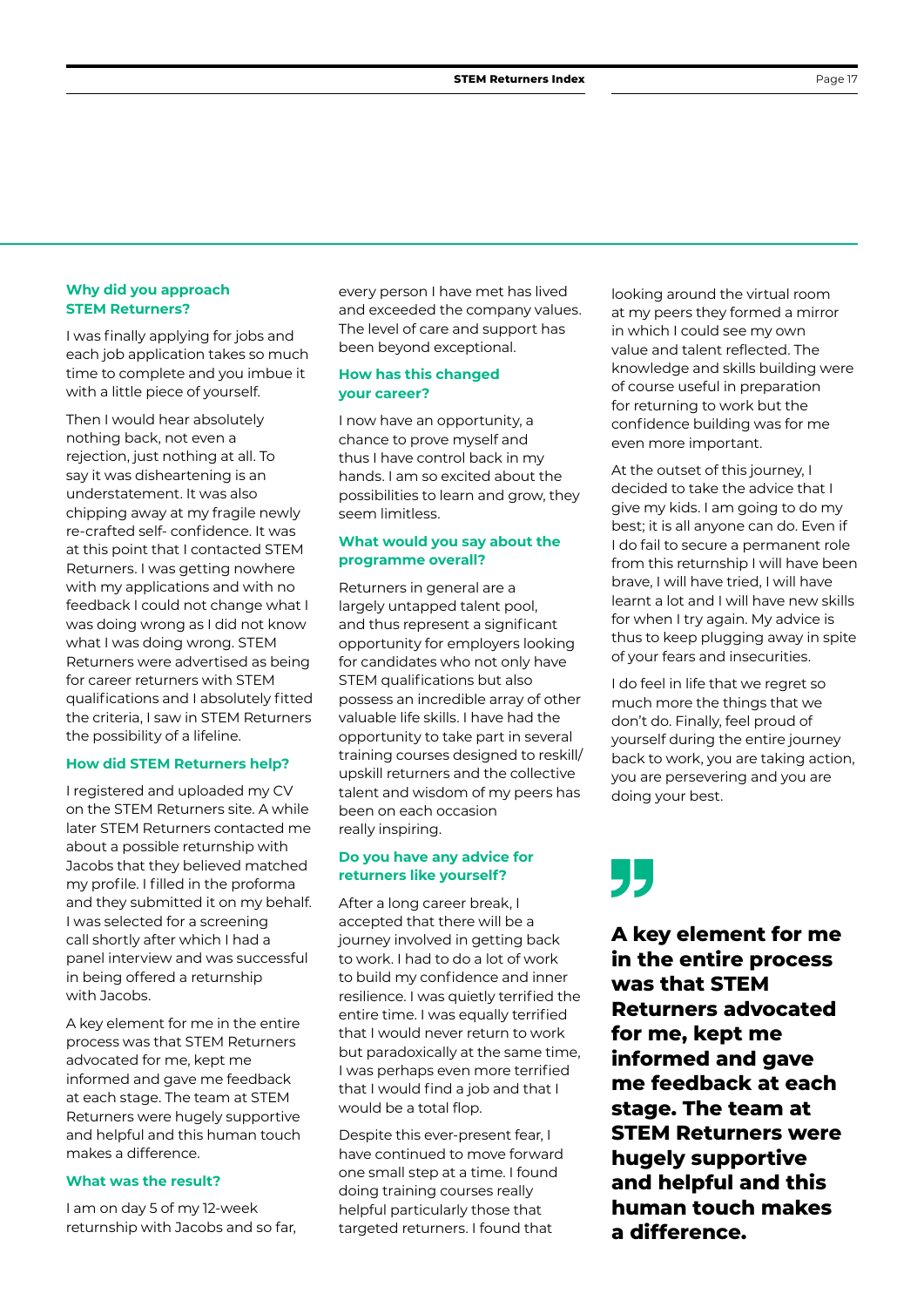# **Author biography**



Natalie Desty is the Founder and Director of STEM Returners, an award-winning solution to an industry wide problem. After building a progressive career in recruitment, where she was Director of Maritime Engineering at a large recruitment company, Natalie was struck by the apparent lack of progress in diversity and inclusion within STEM industries. She was particularly concerned by the insurmountable barriers that people who have had a career break face, when wanting to return to STEM roles.

Natalie created a small pilot returners programme for a group of employers, which was a resounding success. Natalie has developed this programme into STEM Returners, which has supported hundreds of people to restart their careers in internationally renowned organisations such as BAE Systems, SSE and Leonardo UK. Returners take part in 12-week paid placements, enabling STEM leaders to access the best available talent, and in doing so, improve diversity and inclusion within their organisation. Ninety-six percent of returners secure a permanent position within the host organisation following the placement.

Natalie has a BA Honours degree in International Relations and Politics from the University of Portsmouth and was given the Eily Keary Award by the Royal Institute of Naval Architects for increasing equality, diversity and inclusion in the maritime industry. STEM Returners was awarded the Maritime UK Diversity Award in 2020, the Diversity in Engineering Award by Enginuity in March 2021, and Best Returnship Programme by the Women in Tech Employer Awards in May 2022. In September 2021, Natalie was awarded an honorary Doctorate of Engineering by Southampton Solent University to recognise her work in increasing diversity in STEM.

### **To find out more please visit stemreturners.com**